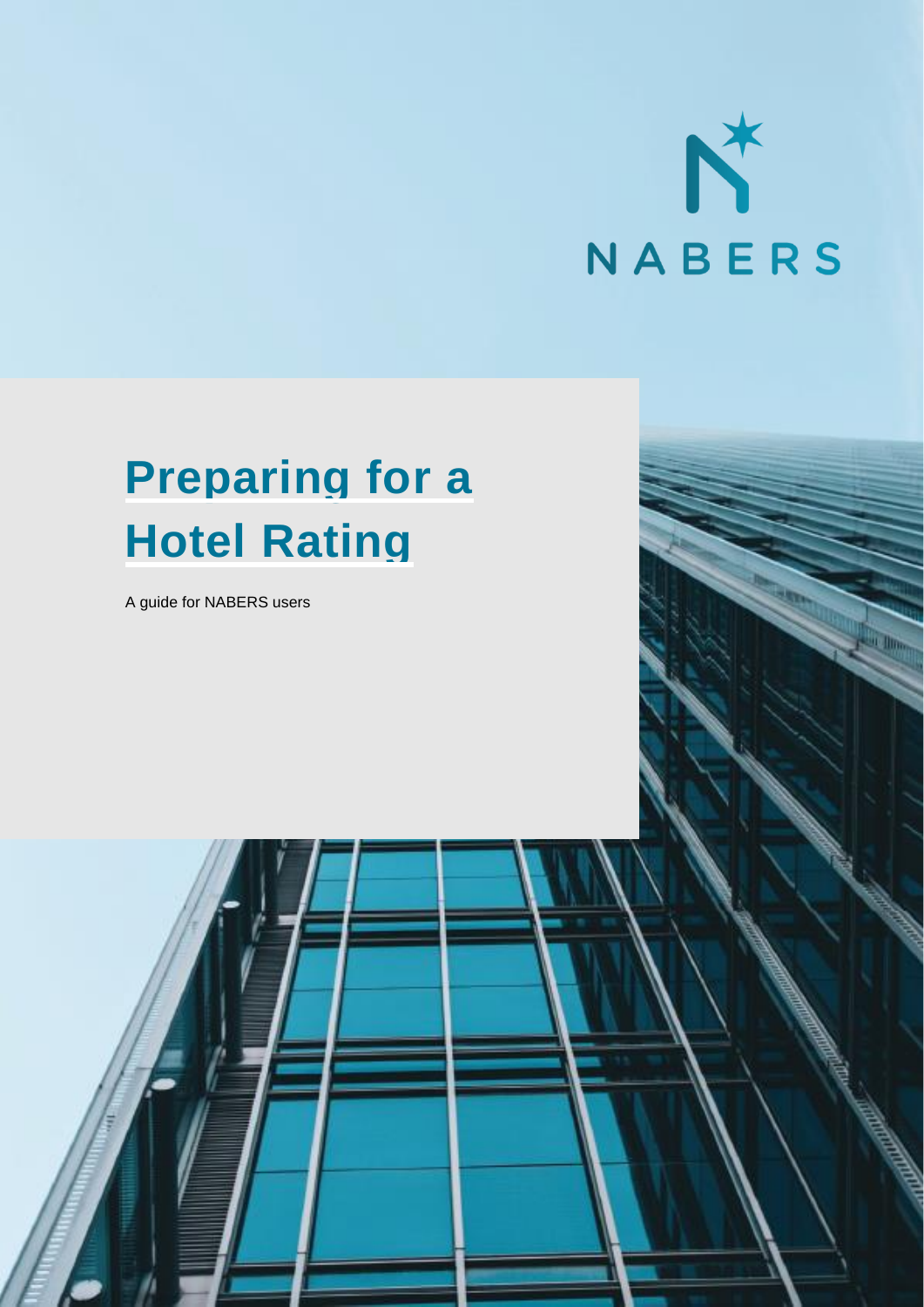# **Hotel Ratings**

This is a guide to help customers or potential customers prepare for a NABERS Hotel rating. It outlines what you need to do in preparation for your rating.

# What's involved in a NABERS Hotel rating?

NABERS ratings for hotels measure the environmental impact of amenities and services within common areas of hotels. Hotel ratings take all common area space into account including facilities provided for hotel guests and staff.

The ratings are based on actual operational data related to the common areas over a 12 month period.

NABERS can be used to rate standard, suite, boutique, conference, gaming/casino, ski and spa hotels.

# Rating your hotel

There are 2 different types of ratings for hotels available:

- **Energy**
- **Water**

Hotels with onsite services that do not charge to guest rooms (such as a third-party operated café) may have these services and their associated energy and water consumption excluded from a rating.

## The Process

In all cases, a NABERS rating can only be carried out by an Accredited Assessor.

An Accredited Assessor will calculate and lodge a rating application with the NABERS Technical Team which sits within the NSW Department of Planning, Industry and Environment (DPIE). These technical specialists will check that the application complies with the NABERS Rules, before certifying the rating application and producing a rating certificate.

Once certified, you will receive an electronic certificate and report. Our Technical Team endeavours to process rating applications within two working weeks of their receipt.

Note that this process may take longer if a rating application is found to not comply as a follow up with the Accredited Assessor may be required.

# Finding an Accredited Assessor

The NABERS website provides [contact details](http://www.nabers.gov.au/find-accredited-assessor)  [for all Accredited Assessors.](http://www.nabers.gov.au/find-accredited-assessor)

The cost of a rating is negotiated between the Assessor and the customer and is influenced by factors such as the size of the hotel and the scale of services.

We advise that you seek more than one quote to ensure you receive a competitive price for your rating.

For further information on fees please visit our [Pricing page.](http://www.nabers.gov.au/pricing)

# Requirements for Hotel Rating Applications

**Energy Rating - What You'll Need**

| Energy consumption                  |   |
|-------------------------------------|---|
| Number of guest<br>rooms            |   |
| Hotel star rating                   |   |
| Postcode                            | ℐ |
| Number of laundry<br>serviced rooms | ✔ |
| Heated swimming<br>pool area        | J |
| Number of function<br>room seats    |   |

Energy ratings are available only for common areas of hotels.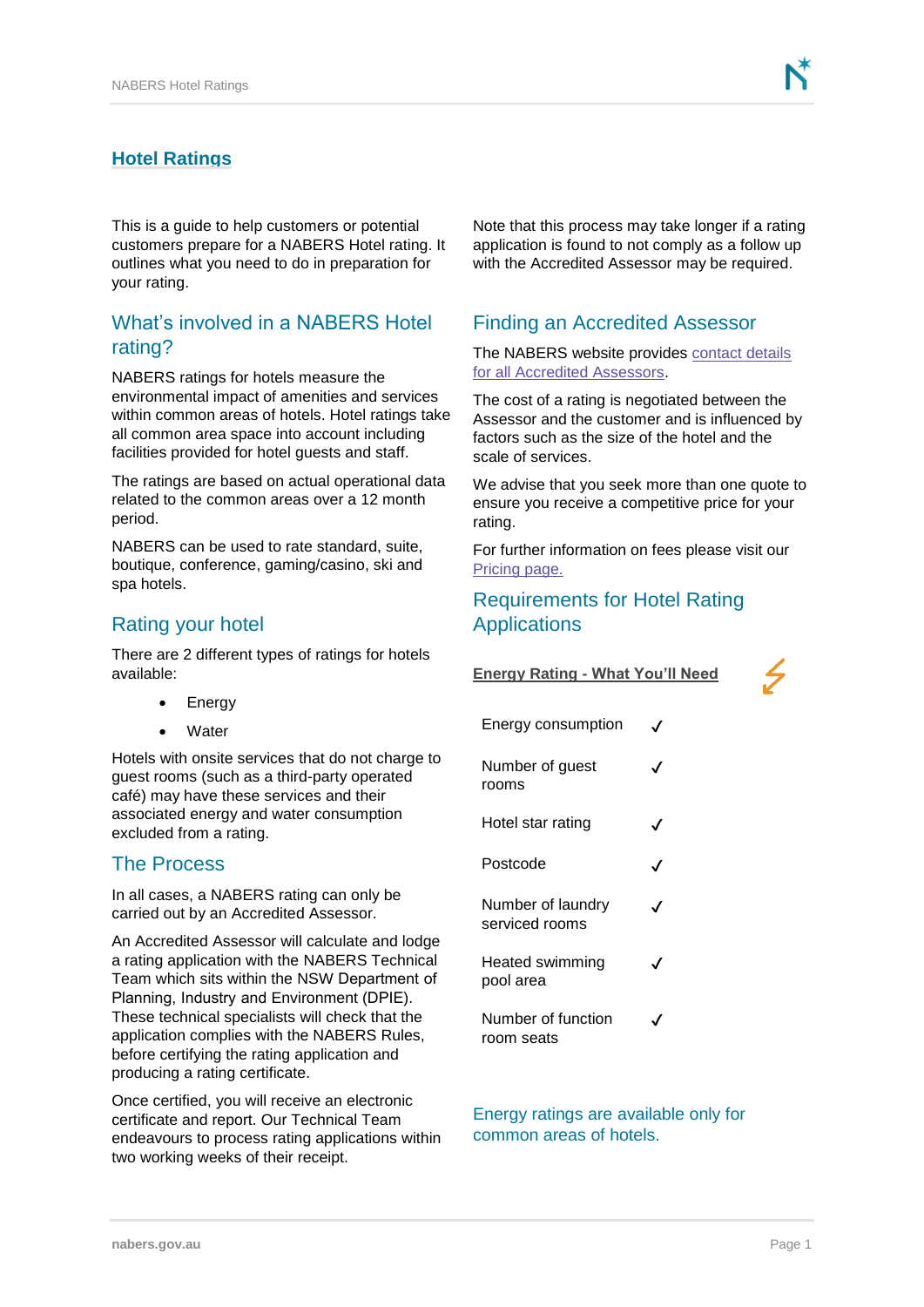## **Energy consumption**

You will need to provide an Assessor with 12 months of bills for all sources of energy consumption such as electricity, gas, LPG, coal or diesel oil.

Energy consumption data must be provided for all common hotel areas, guest rooms, back of house, and all onsite services offered by the hotel for guests including car-parks, laundries, function and conference rooms, day spas, indoor/outdoor swimming pools, spas and saunas, restaurants, cafés and gyms.

An Assessor is primarily interested in knowing about the consumption data, i.e. the amount of electricity in kWh or gas in MJ, rather than the energy costs. As such please provide full copies of your bills and not just the first page.

If you are unable to obtain energy bills for a 12 month period, Assessors can contact energy suppliers to verify energy supply information. To arrange this, you will need to get in touch with your energy supplier to grant an Assessor permission to access the data.

### **Number of guest rooms**

An Assessor will need to know the total number of guest rooms available for use in the hotel to calculate the size of the hotel. This can be based on data from things like a register showing all room numbers or a physical count of the rooms carried out by an Assessor.

#### **Hotel star rating**

The star rating of the hotel is used to calculate its level of service.

The star rating is based on the Australian Star Rating Scheme managed by Star Ratings Australia.

An Assessor will need a copy of your hotel's current Star rating review. If there is no Star rating available, an Assessor will estimate one by comparing your hotel to similar ones.

## **Postcode**

The postcode is used to index climate factors and is used in calculating the rating. Please ensure you give an Assessor the correct postcode for the hotel.

## **Number of laundry serviced rooms**

An Assessor will need a signed statement from hotel management indicating the number of rooms within the hotel that have been provided with:

- Bed linen laundering
- Towel laundering or;
- Both bed and towel laundering

If the hotel launders rooms for other hotels, a signed statement will also be required of those hotels that details the same information. An Assessor will also require access to the laundry.

## **Heated swimming pool area**

If your hotel has heated swimming pool facilities, you will need to provide an Assessor with evidence of the size of the pools/spas, as well as the months of the year that they are heated and operational.

Acceptable evidence may include plans or drawings showing the surface area of the heated swimming pools/spas and a statement from the hotel manager/engineer and/or photographs of signs indicating operation.

#### **Number of function room seats**

An Assessor will need records showing the maximum number of seated guests permitted in all function room spaces. Records detailing the weekly use for each function room (for a rating period) are also required.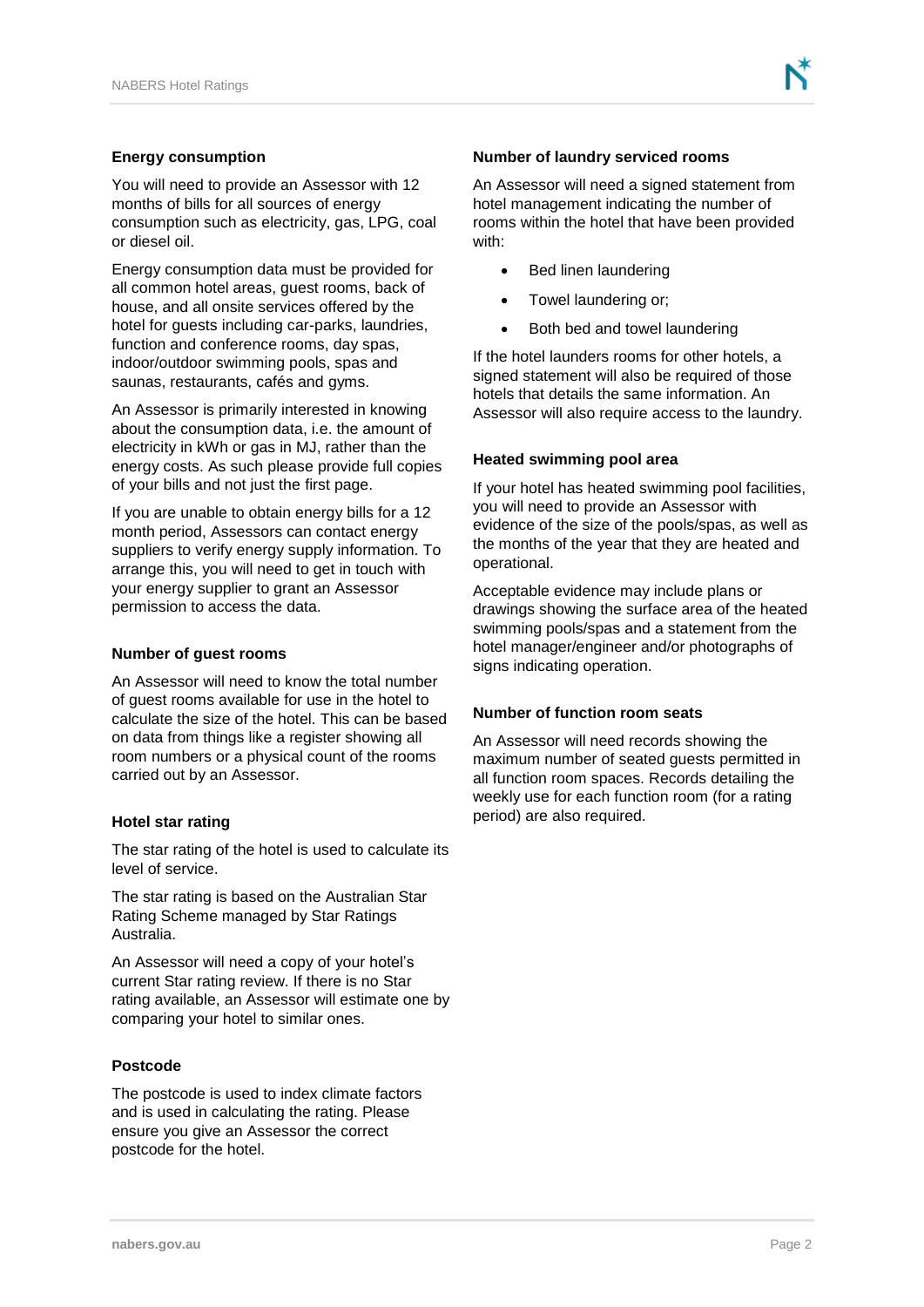## **Water Rating - What You'll Need**

| Consumption data                    |            |
|-------------------------------------|------------|
| Number of guest<br>rooms            |            |
| Hotel star rating                   | J          |
| Postcode                            |            |
| Number of laundry<br>serviced rooms | $\epsilon$ |
| Heated swimming<br>pool area        |            |
| Number of function<br>room seats    |            |

Water ratings are available only for common areas of hotels.

## **Consumption data**

You will need to provide an Assessor with bills for all externally supplied water consumed by the occupant(s), central services, landscaping and common areas in the preceding 12 month period. This includes mains water, bore/well water, externally supplied recycled water (potable and non-potable) and dam/river water.

Water consumption data must be provided for all common hotel areas, guest rooms, back of house, irrigation and all onsite services offered by the hotel for guests including car-parks, laundries, function and conference rooms, day spas, indoor/ outdoor swimming pools, spas and saunas, restaurants, cafes and gyms.

An Assessor is mainly interested in knowing the consumption data, i.e. amount of water in kL or m3, rather than the water costs. As such please provide full copies of your bills and not just the first page.

## **Number of guest rooms**

This is as per the NABERS Energy rating for hotels (see previous).

## **Hotel star rating**

This is as per the NABERS Energy rating for hotels (see previous).

## **Postcode**

This is as per the NABERS Energy rating for hotels (see previous).

### **Number of laundry serviced rooms**

This is as per the NABERS Energy rating for hotels (see previous).

#### **Heated swimming pool area**

This is as per the NABERS Energy rating for hotels (see previous).

### **Number of function room seats**

This is as per the NABERS Energy rating for hotels (see previous).

# Get in Touch

If you'd like further information on NABERS ratings for hotels please email [nabers@environment.nsw.gov.au](mailto:nabers@environment.nsw.gov.au) or phone 02 9995 5000 and ask for the NABERS team.